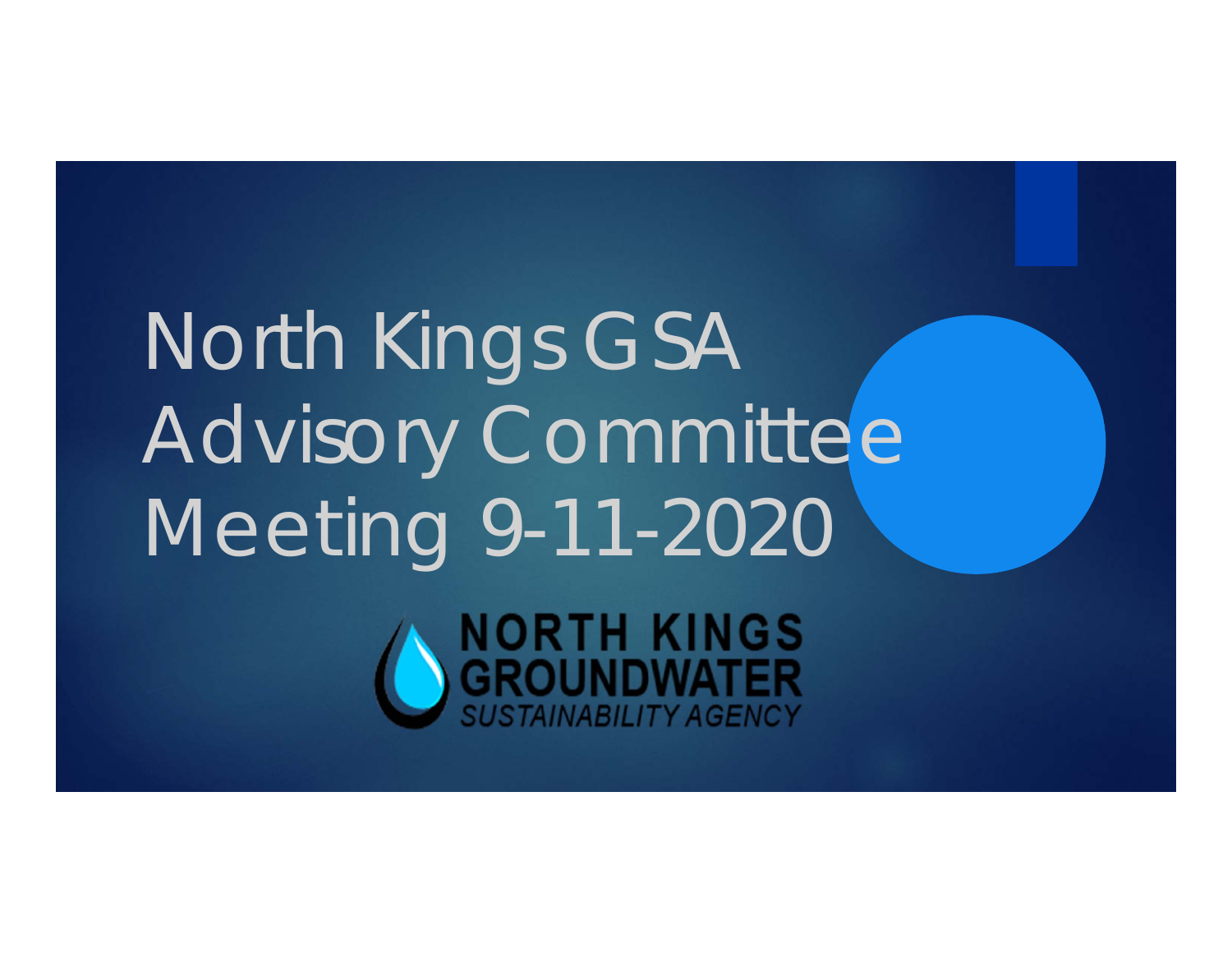### AGENDA

#### 1. Call to Order

- **Special Teleconference Instructions**
- Roll Call



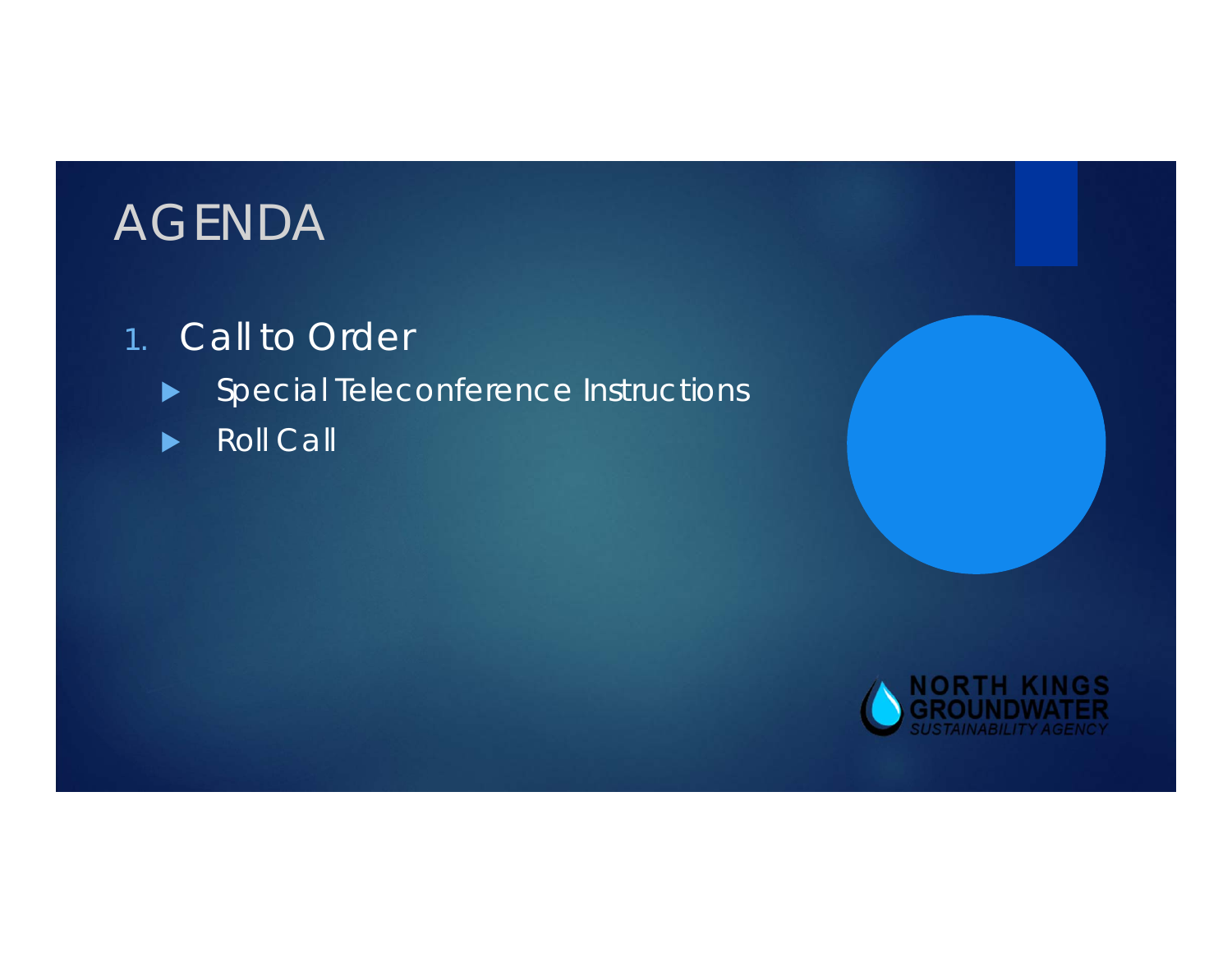

#### **\*SPECIAL NOTICE REGARDING PUBLIC PARTICIPATION DUE TO COVID-19\***

Given the current Shelter-in-Place Order covering the State of California and the Social Distance Guidelines issued by Federal, State, and Local Authorities, the NKGSA is implementing the following changes to participate in and provide public comment for all NKGSA Advisory Committee meetings until notified otherwise. There will not be a physical location available for the public to participate in the meeting.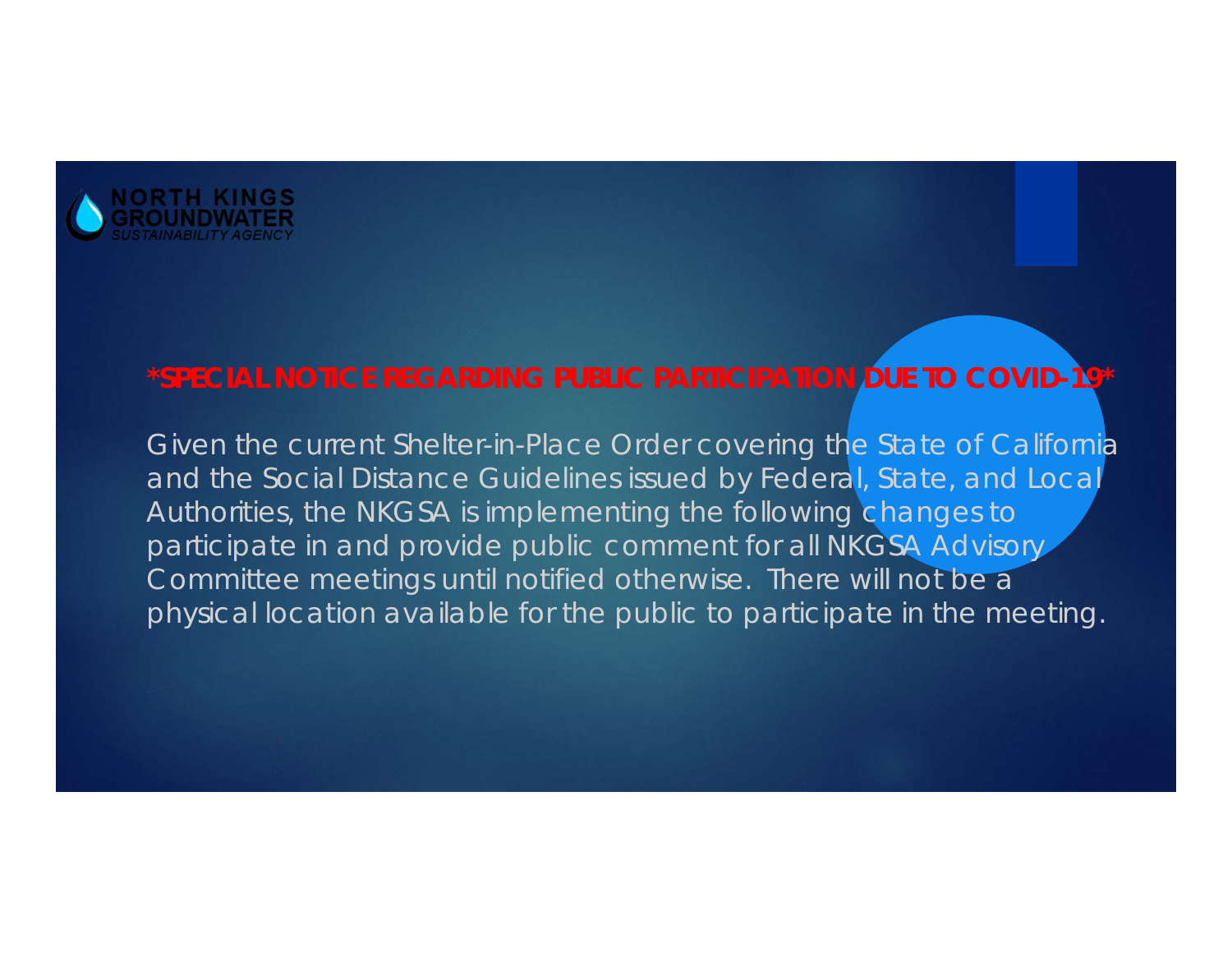

#### **Written Comments**

Members of the public are encouraged to submit written comments via email at northkingsgsa@gmail.com up to one (1) hour before the meeting. You will need to provide: Meeting date, agenda item number, name, email and comment (please limit to 300 words or 3 minutes). Please include: PUBLIC COMMENT in the subject for the email.

Your item will be read onto the record during the public comment portion when the item is heard. Any portion of your comment extending past three (3) minutes may not be read aloud due to time restrictions but will be made part of the record of proceedings.

Please be aware that any public comments received that do not specify a particular agenda item will be read aloud during the general public comment portion of the agenda.

If a written comment is received after 12:30 p.m. on the day of the meeting, efforts will be made to read the comment into the record. However, staff cannot guarantee that written comments received after 12:30 p.m. will be read. All written comments that are not read into the record will be made part of the record of proceedings, provided that such comments are received prior to the end of the NKGSA meeting.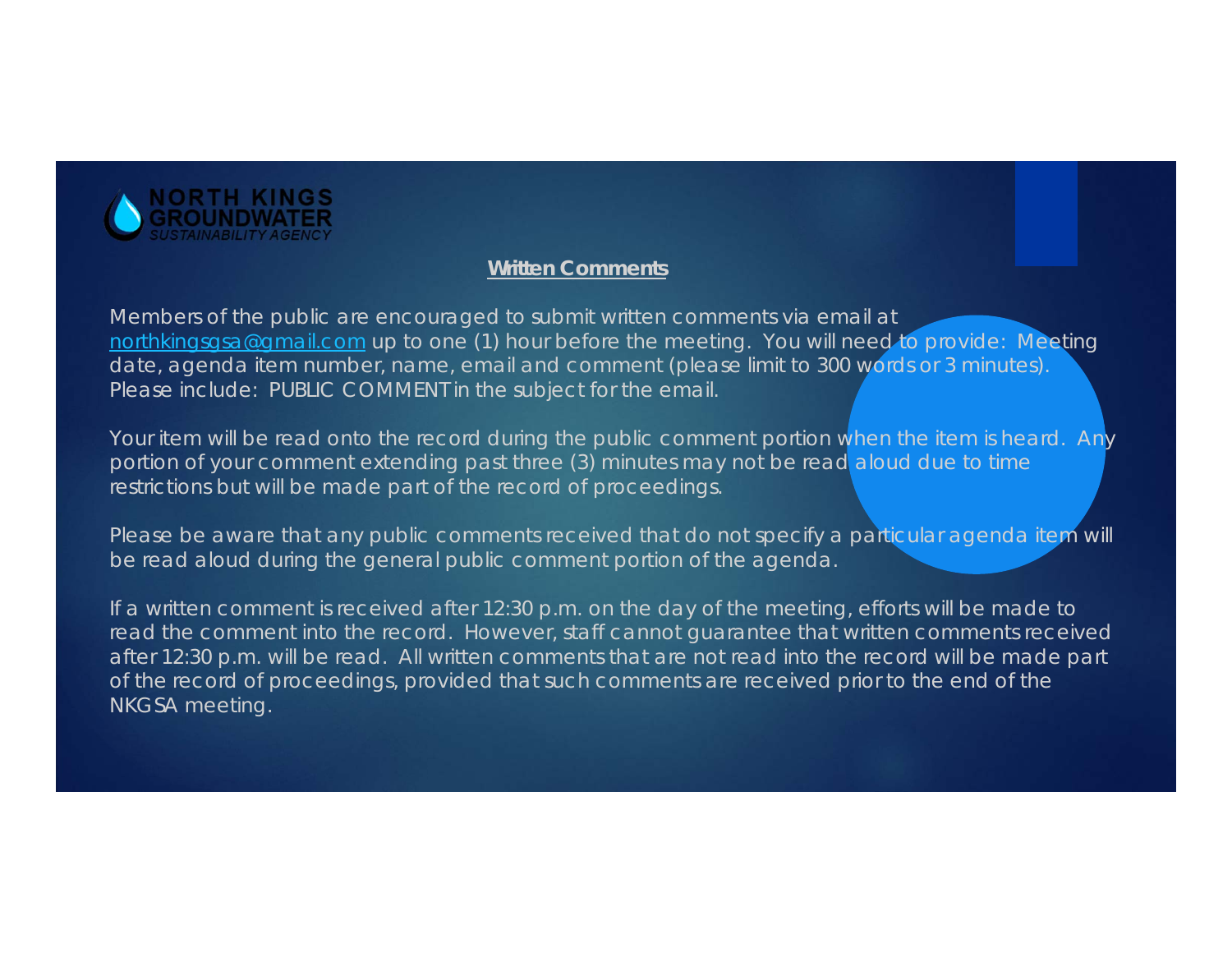

#### **Verbal Comments**

If you wish to speak to the Advisory Committee on the item by telephone, you must contact the NKGSA Executive Officer at (559) 233-7161 x. 7109 no later than 12:30 p.m. on the day of the meeting.

You will be asked to provide a phone number to call you during the meeting. You will also be asked for your name so that you can be called when it is your turn to speak.

You will be called during the comment section for the agenda item on which you will speak.

You may be put on hold until your name is called by the Executive Officer.

Your comment period will be limited to three (3) minutes.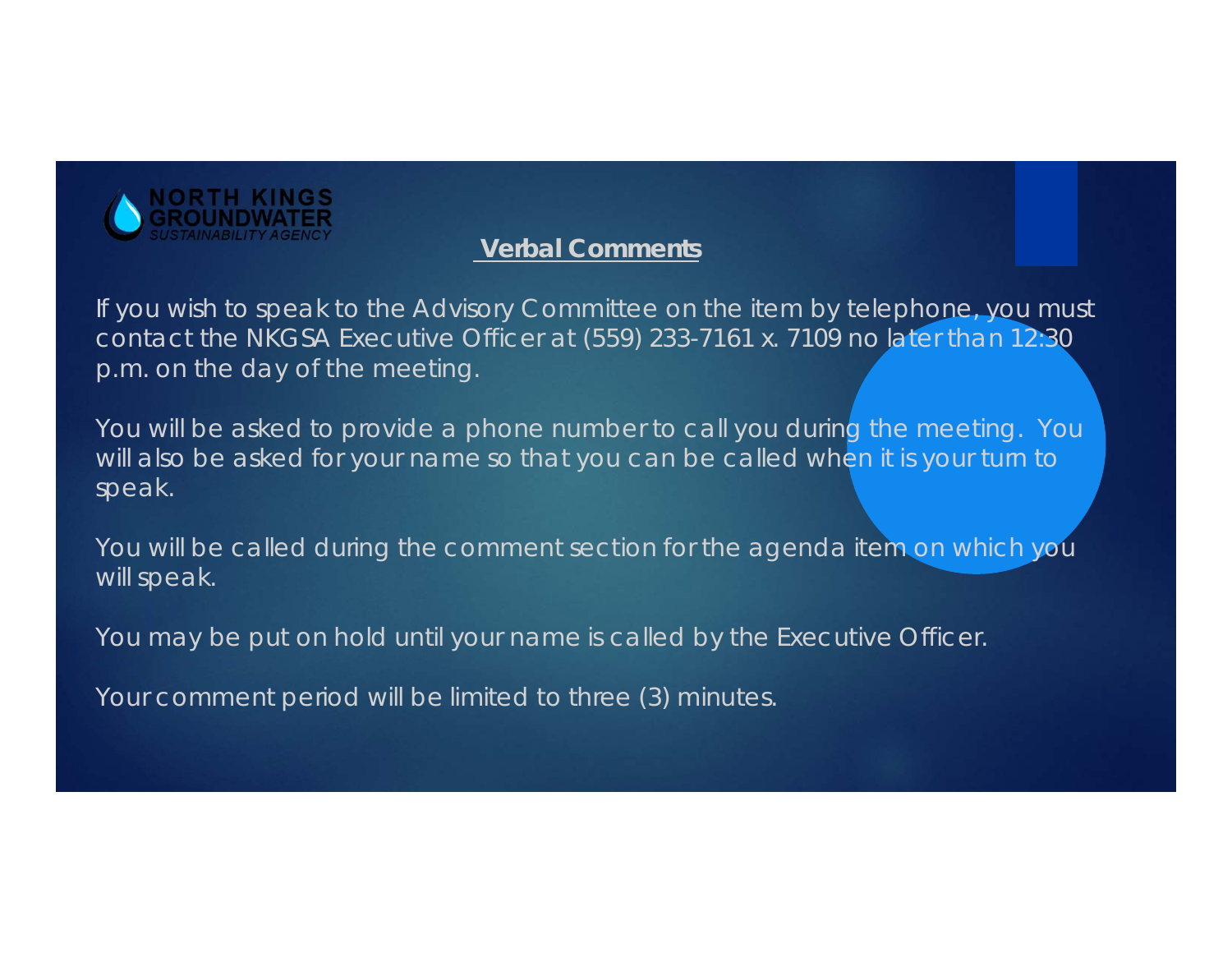### AGENDA

- 2.Approval of Minutes from August 14, 2020 Meeting
- 3.Receive - Basin Coordination Update - Samuelian

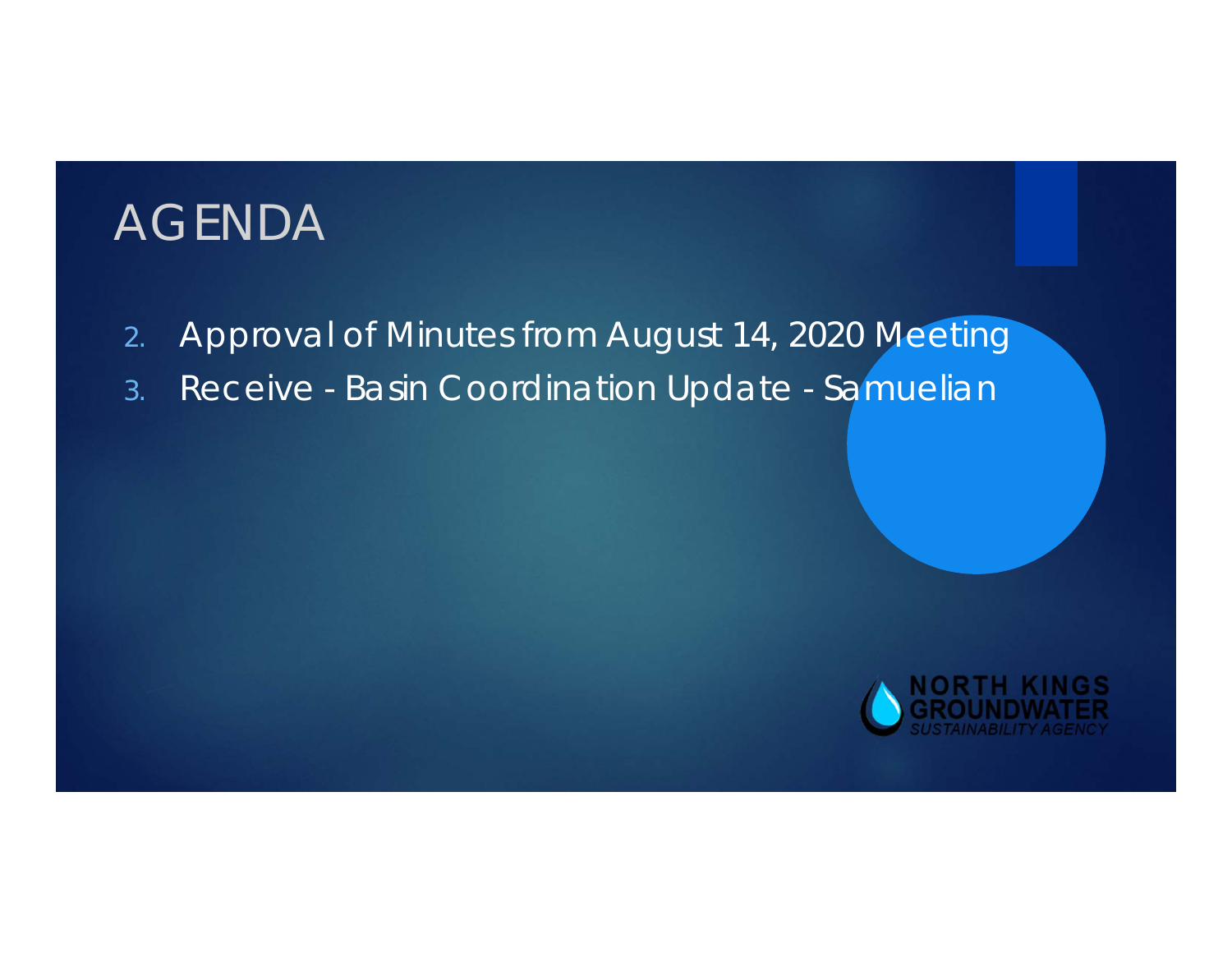#### Kings Basin Update

- $\blacktriangleright$ GSAs video'ing wells and constructing new monitor wells w/DWR grant
- **Preparing for Fall data collection**
- **Soliciting projects from GSAs for pending SGMA Implementation Grant** 
	- Only one application per subbasin. Max App request is \$5M (for entire subbasin)
	- **Projects must be listed in GSP**
- GSAs continuing to prepare rules/regulations
- Final changes to Data Management System
- ▶ Quarterly SJV Basin Point of Contact call
	- Basins with multiple GSPs likely last to get DWR comments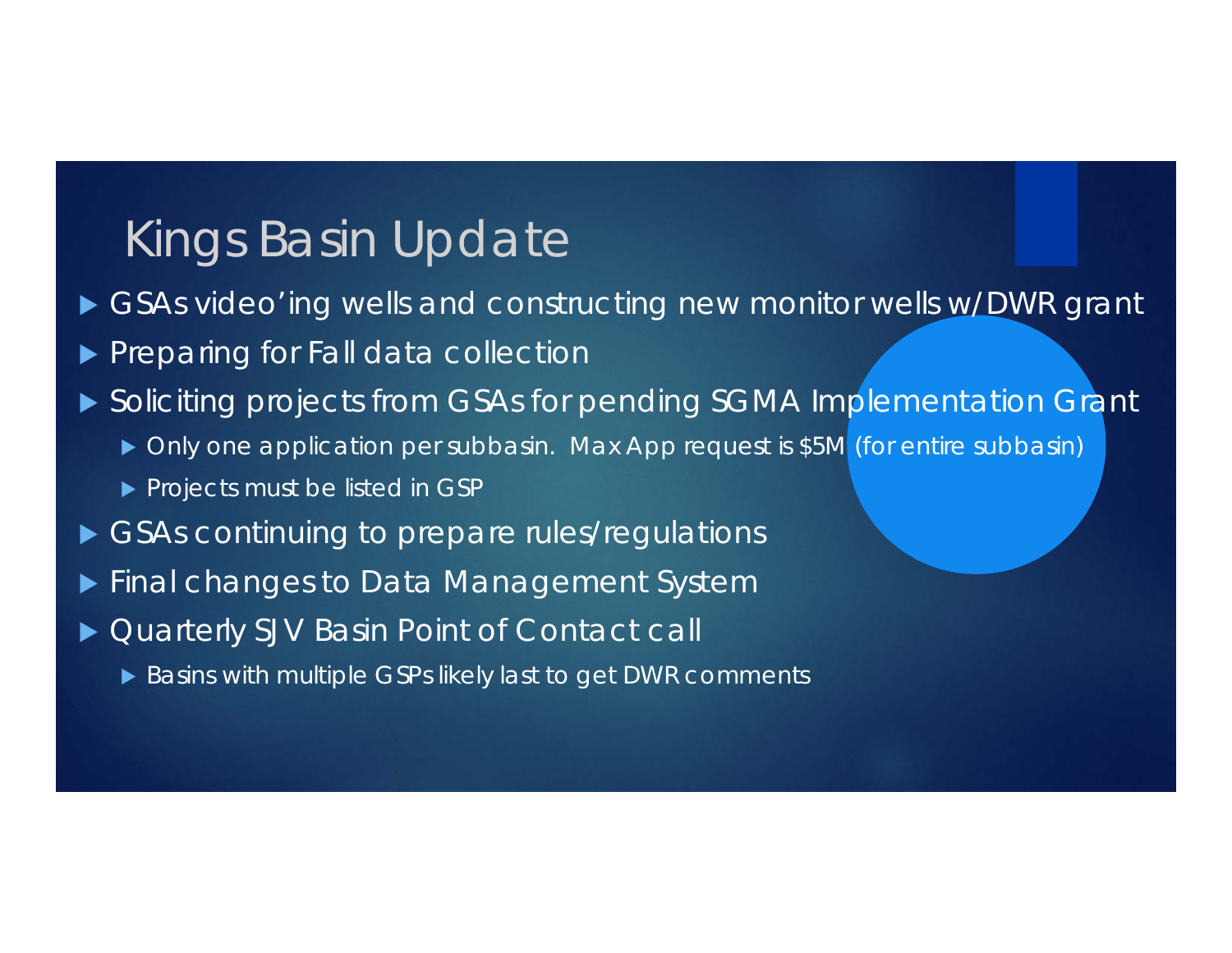

# 4. Financial Update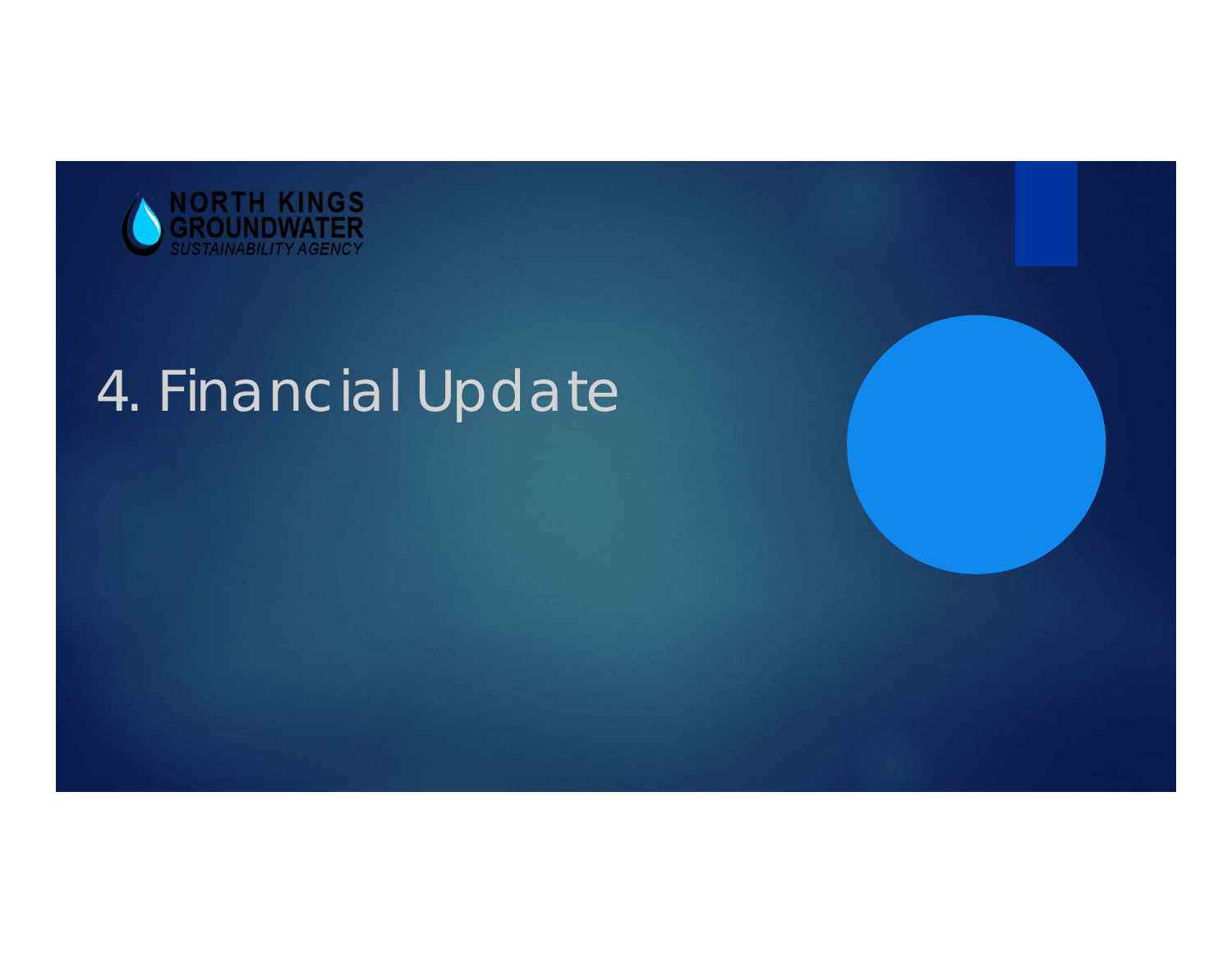## 4a. Discussion on FY 2019-2020 Audit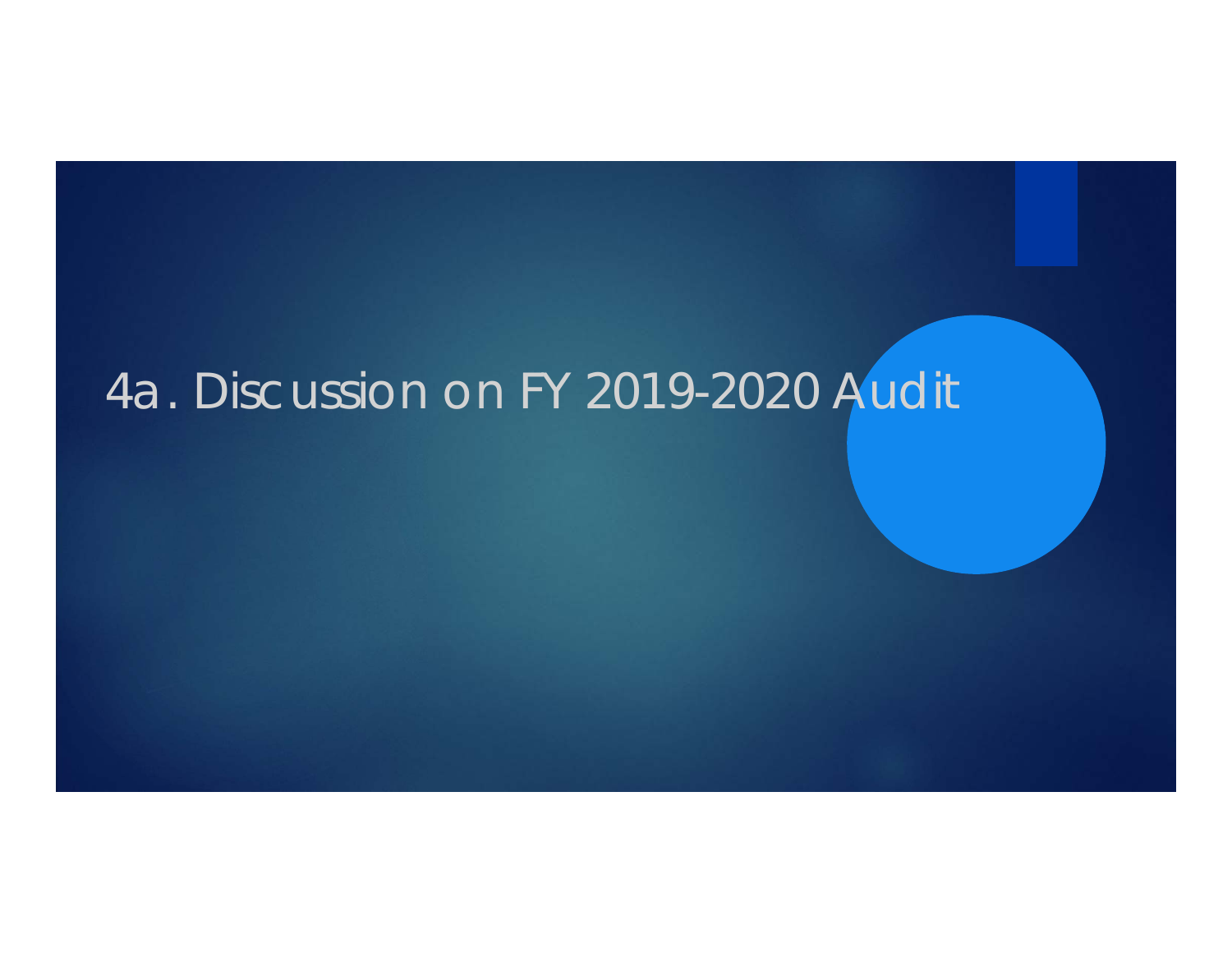4 b. Discussion/Possible Action on Member Agency Cost-Share Agreement Consideration of Revisions (Koehn)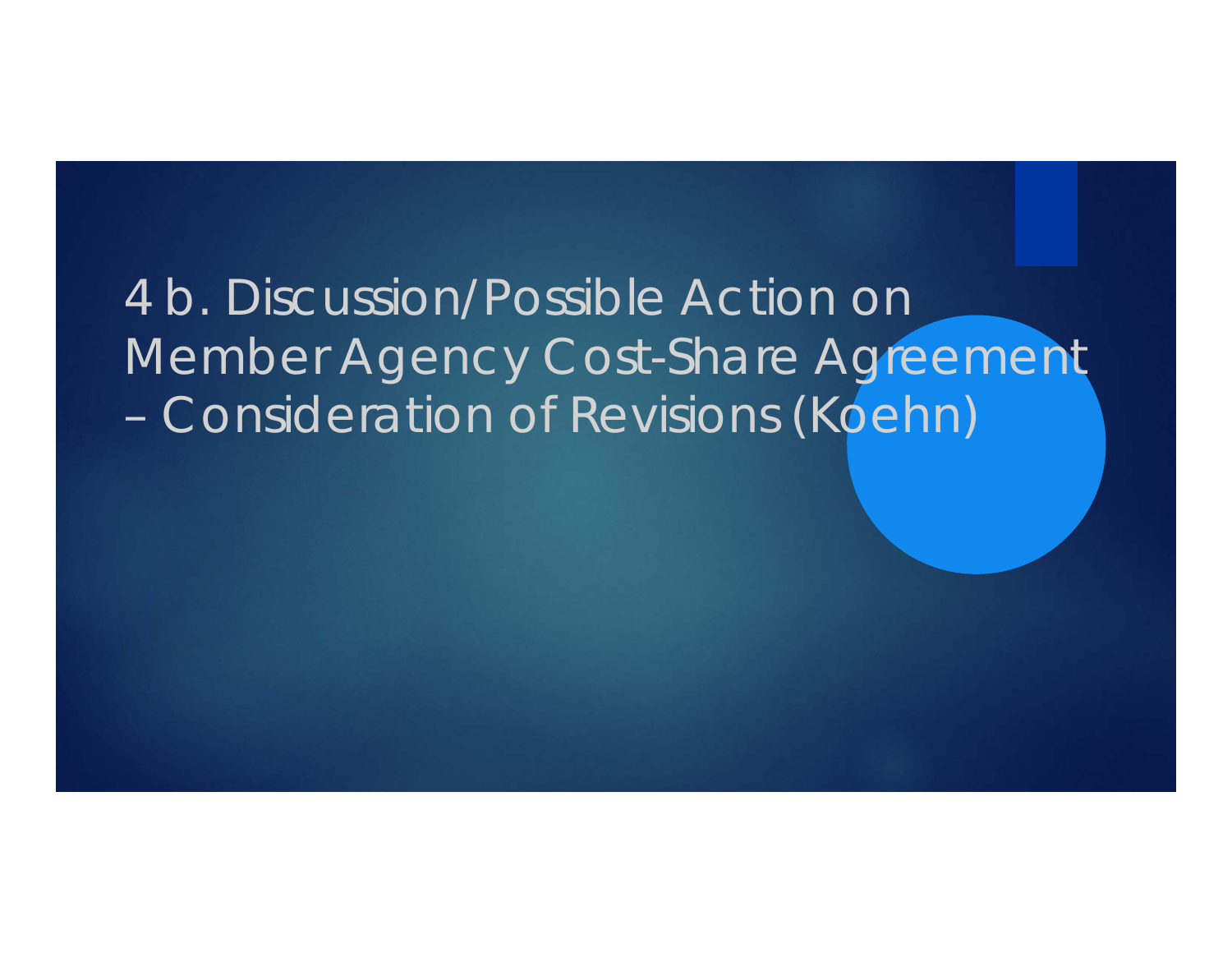#### ▶ Background

- Rates Through GSP Adoption JPA Agreement
	- **Pre-Plan Cost-Share Development**
- ▶ Post GSP Rates Previous Administrative/Fiscal Committee Led This Effort – October 2018 Through June 2019
	- Two Options Considered
	- Reviewed by Admin/Fiscal Committee, Technical Committee, Advisory Committee
	- Approved on June 27, 2019 by NKGSA Board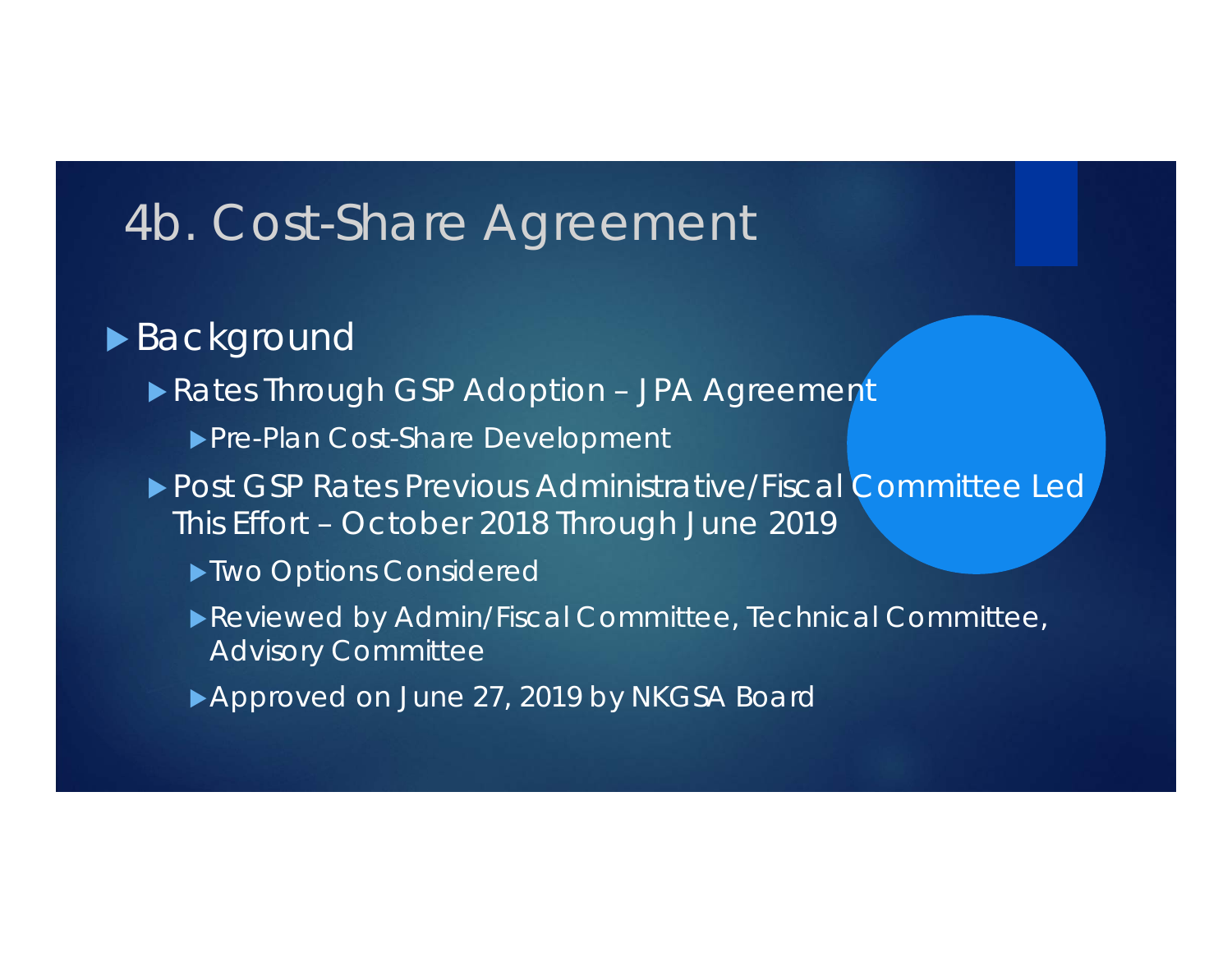#### ▶ Options

- ▶ 1: 1/2 Expenses Split Amongst Agencies Based on Board Seats -½ Expenses Split Based on Land Area of Current Service Area
- ▶ 2: Equal Assessment Per Acre of Current Service Area

NKGSA Approved Option 2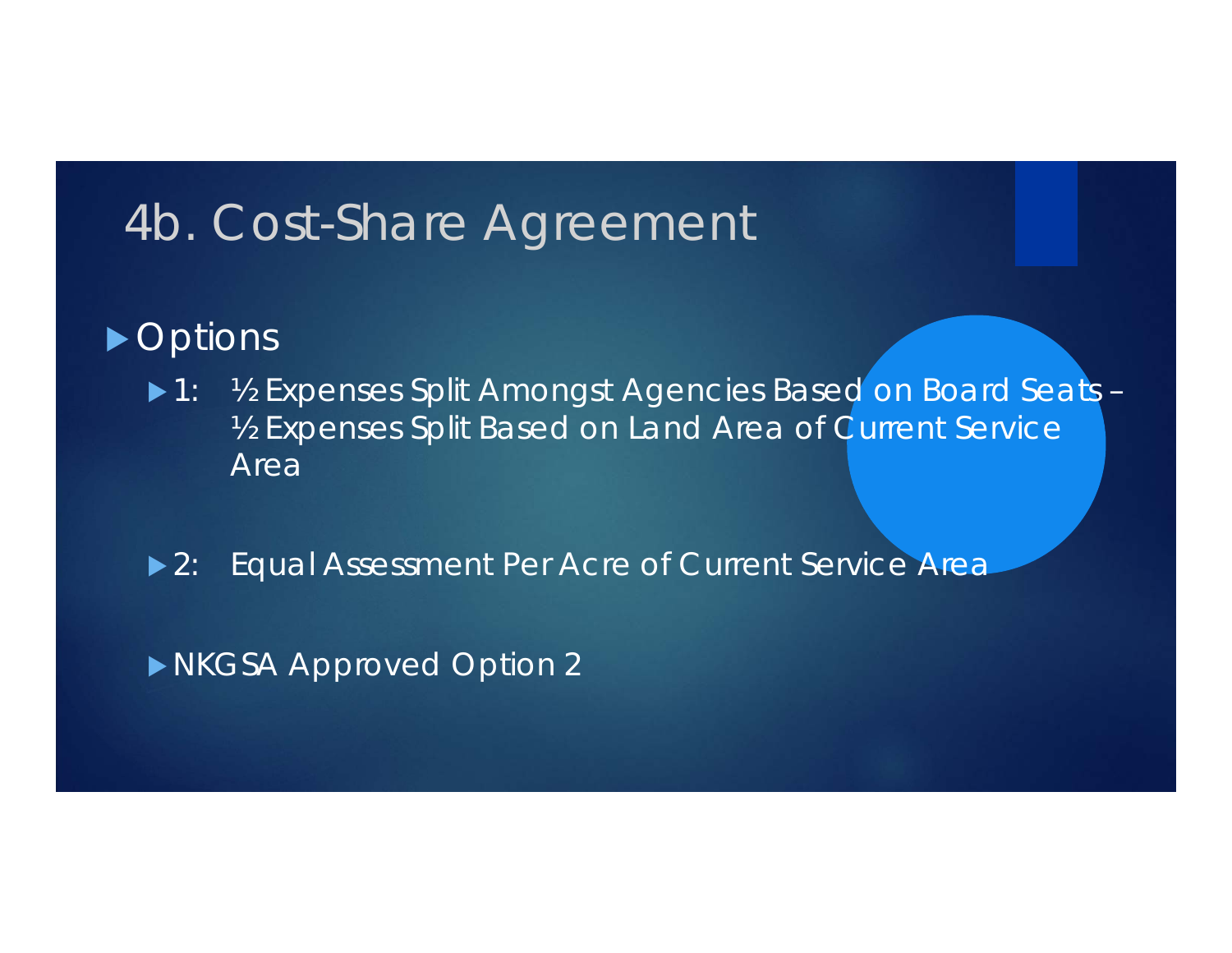Collection of Assessments: ▶ 1: GSA Collects Admin Costs From Landowners - Prop 218

▶ 2: GSA Invoices Agency – No Direct Bill to Landowners

NKGSA Approved Option 2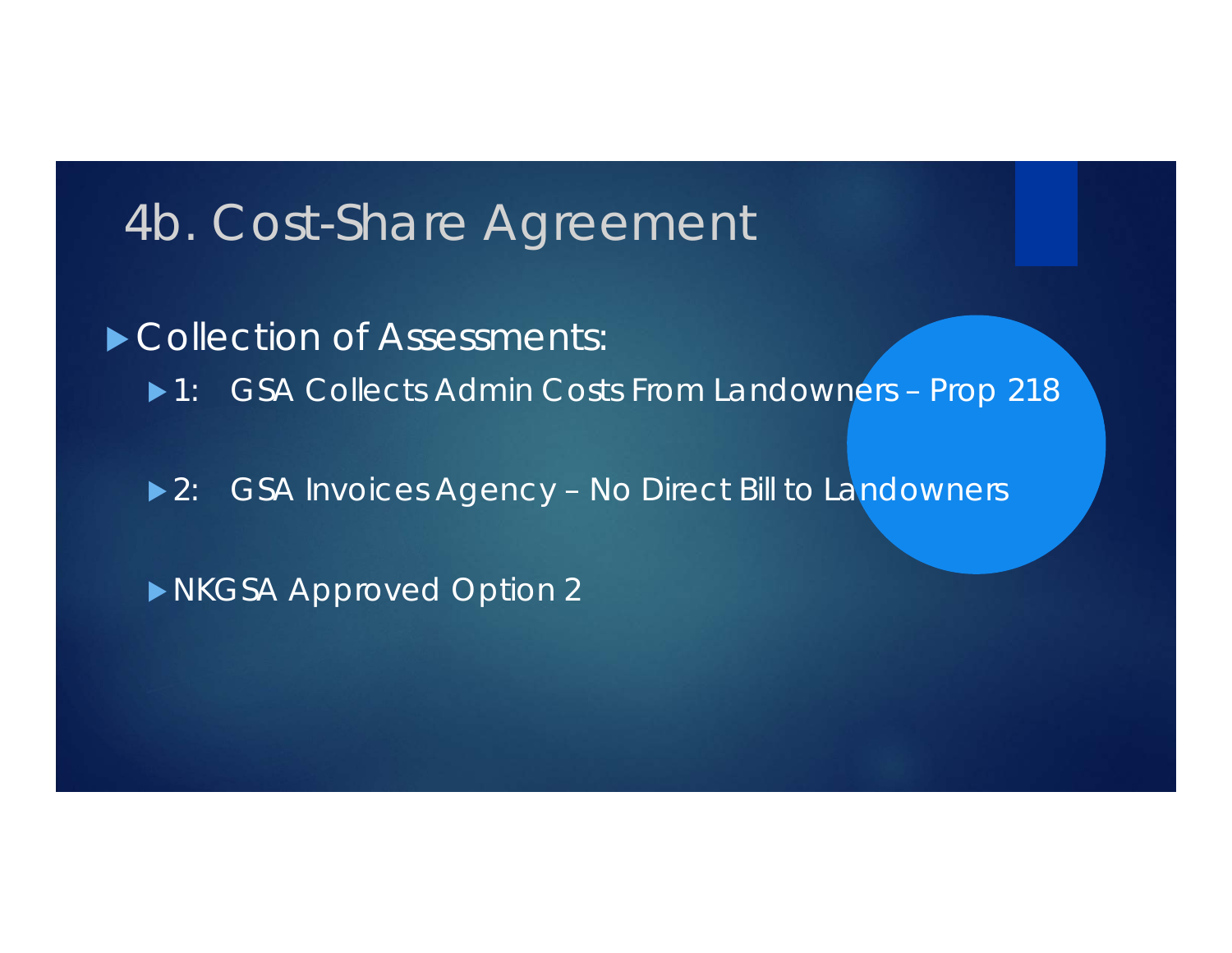#### Key Points:

- Each Agency Pays the **Same Per Acre Cost** Based on Current Acreage.
- ▶ New Percentages Took Effect February 1, 2020, as approved by NKGSA Board of Directors.
- ▶ Year 1 of GSP Implementation GSA Expenses Similar to Prior Year's Expenses
- Future GSA Expenses Could Decrease

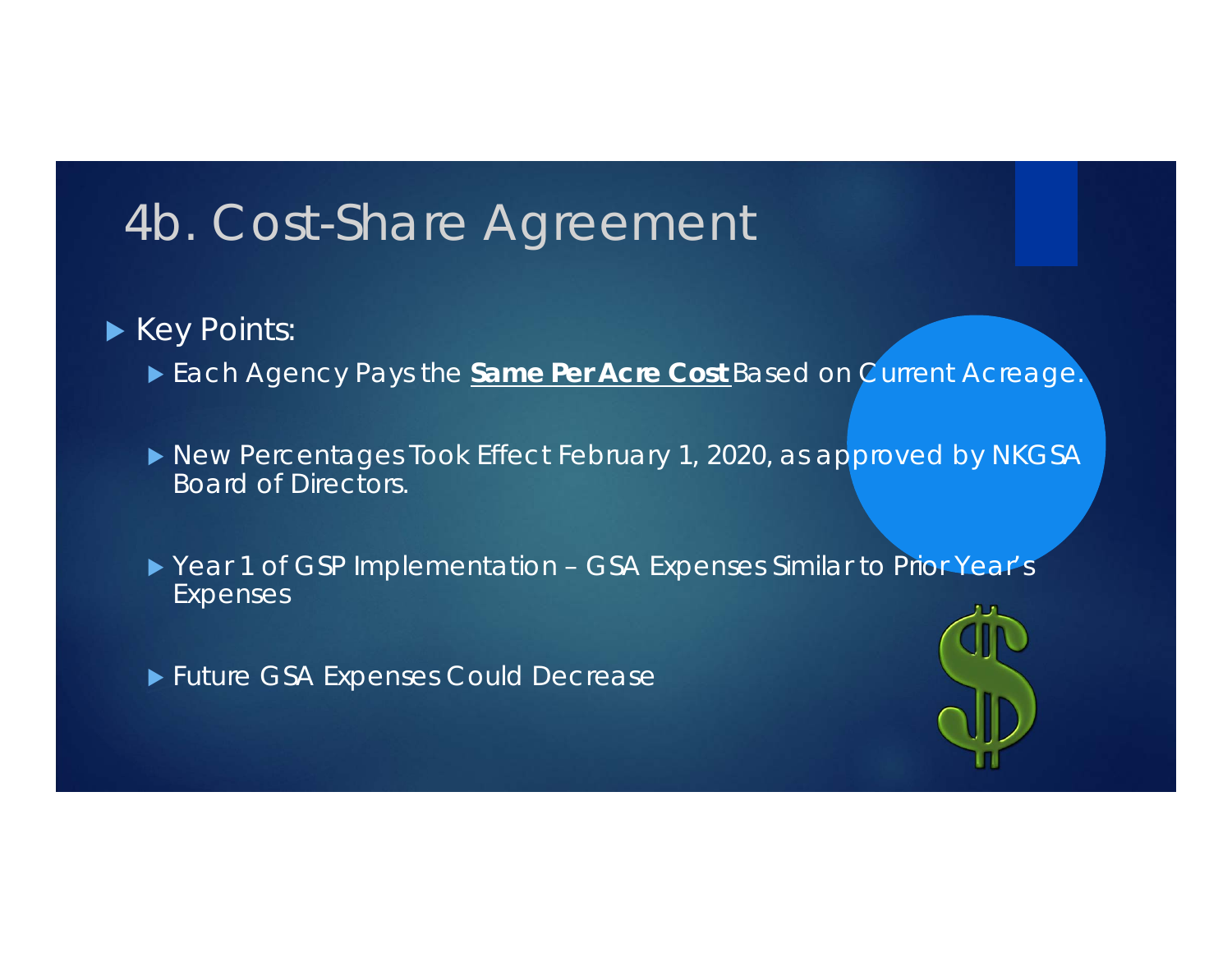#### **Recommendation:**

For the Advisory Committee to direct staff to form a workgroup consisting of member agency representatives to review the existing member agency cost-sharing agreement approved by the NKGSA Board of Directors on June 27, 2019, regular board meeting.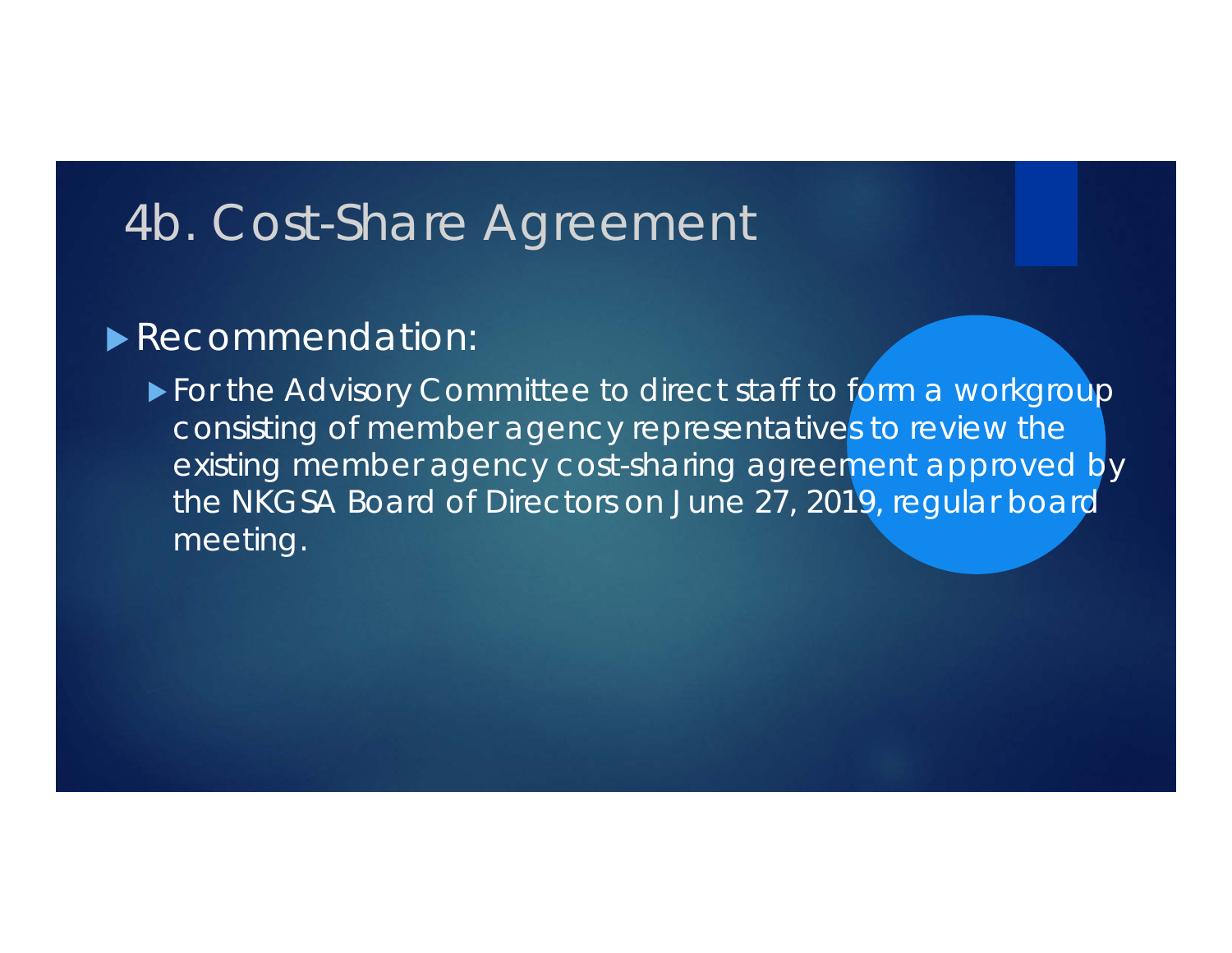

# 5. Executive Officer Update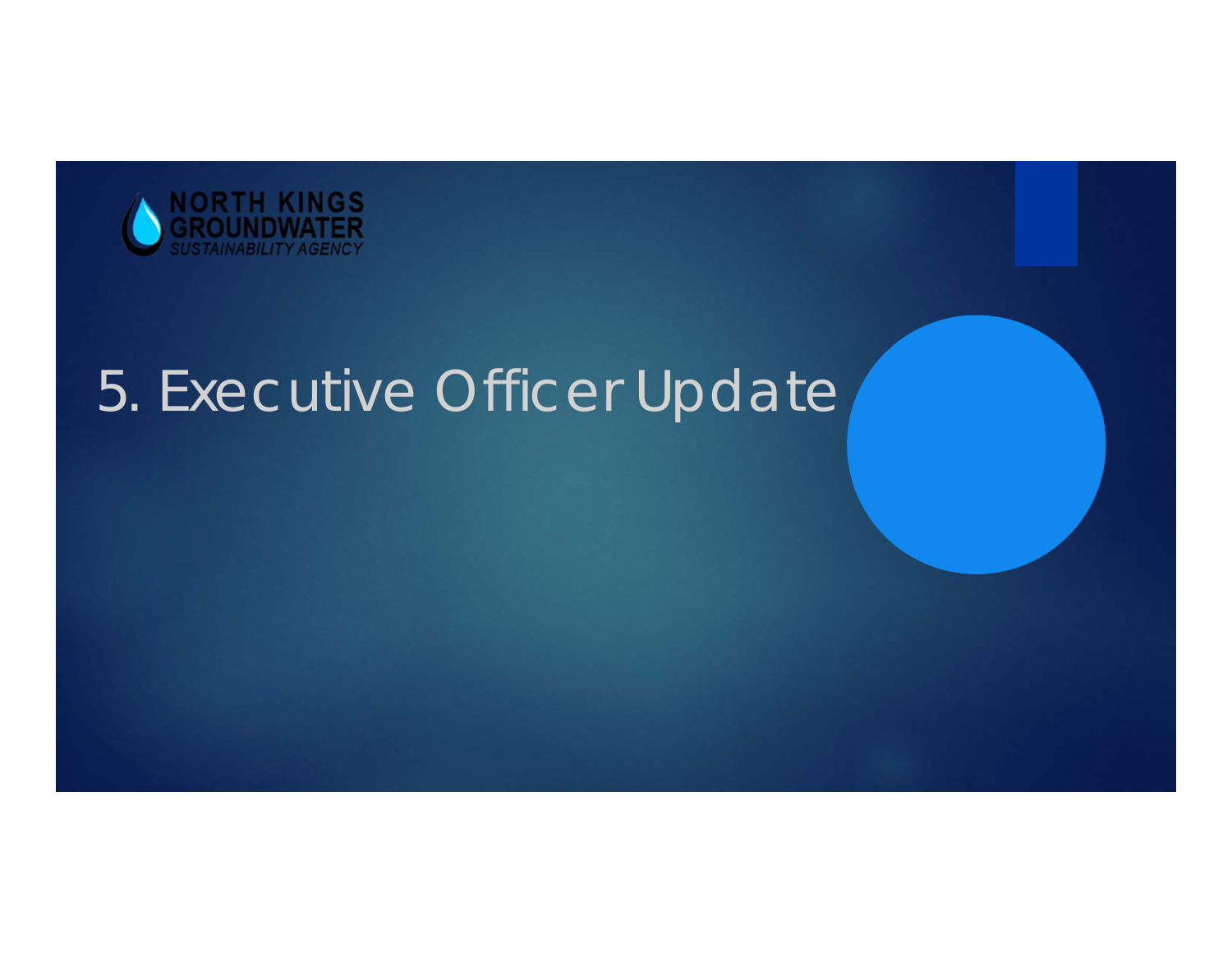### 5a. EO Update – Funding Opportunities

▶ DWR Prop 68: SGM Grant Program Implementation -Round 1

- Single Application for Subbasin
- ▶ \$26 M Available
- Scoring Criteria
	- Human Right to Water
	- ▶ Benefits to DACs and URCs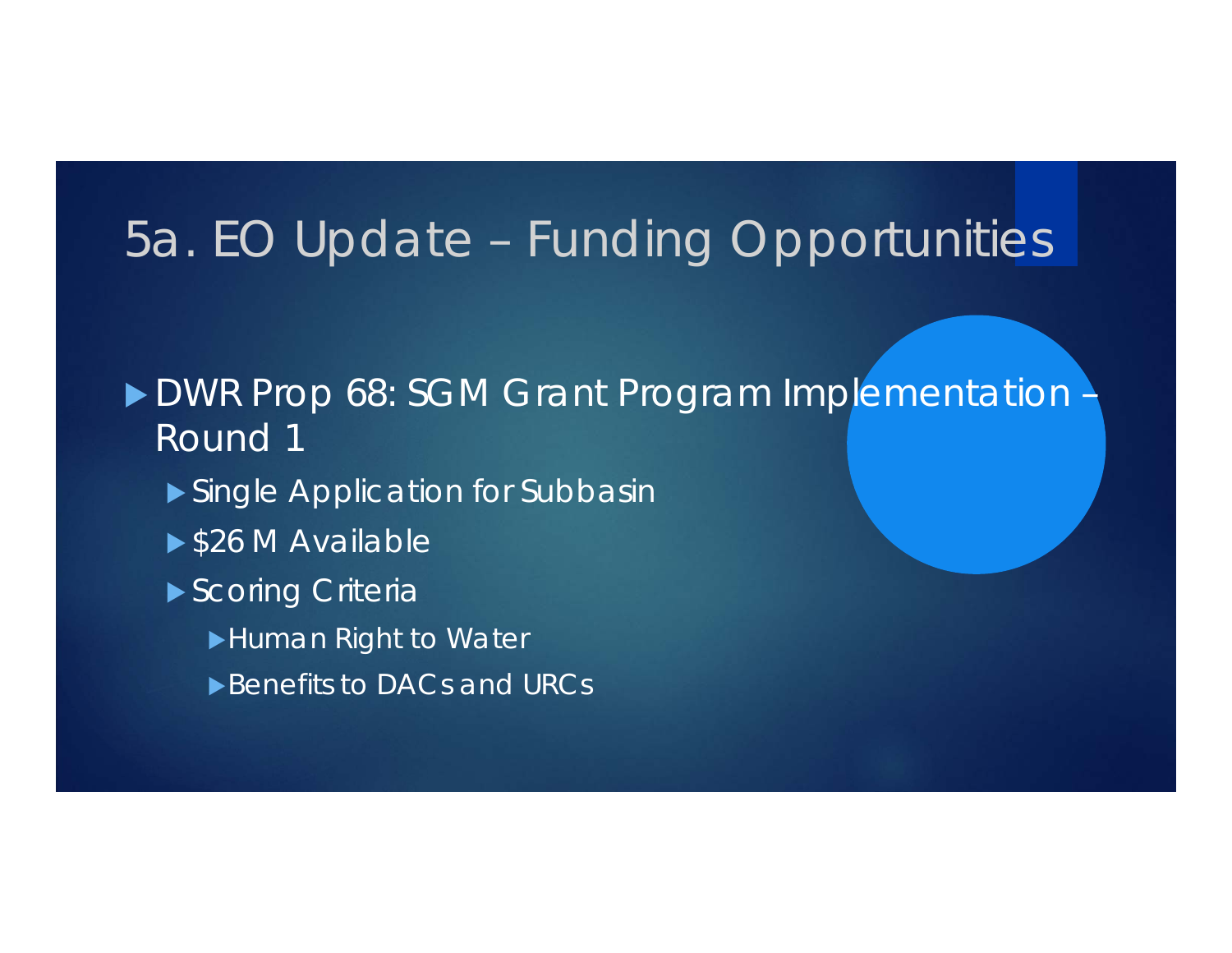### 5b. EO Update – GSP Public Comment Update

 Author Group Met **Reviewing GSP** Waiting DWR's Review Multiple GSPs for GSAs in Basin – Longer Review Time

| List of GSP Comment Letters received through DWR SGMA Portal                                                                                                      |             |
|-------------------------------------------------------------------------------------------------------------------------------------------------------------------|-------------|
|                                                                                                                                                                   |             |
| <b>Comment Received From</b>                                                                                                                                      | North Kings |
| Alyssa DeVincentis, Darcy Bostic & Jessica<br>Rudnick, UC Davis and Ruth Dahlquist-Willard UC<br>Ag and Natural Resources, Ellen Bruno, UC Berkley                | X           |
| <b>CA Central Valley Flood Protection Board</b>                                                                                                                   | X           |
| <b>CA Dept of Fish &amp; Wildlife</b>                                                                                                                             | X           |
| <b>DWR Division of Flood Management (submitted</b><br>under Central, but addressed to entire basin)                                                               | X           |
| Kristin Dobbin, UC Davis Dept of Env Science &<br><b>Policy</b>                                                                                                   | X           |
| <b>Leadership Counsel</b>                                                                                                                                         | X           |
| The Nature Conservancy, Clean Water<br>Action/Clean Water Fund, Audubon California,<br><b>Union of Concerned Scientist, Local Government</b><br><b>Commission</b> | X           |
| <b>The Nature Conservancy</b>                                                                                                                                     | X           |
| <b>US Bureau of Reclamation</b>                                                                                                                                   | X           |
| <b>Total Comments Received</b>                                                                                                                                    | 9           |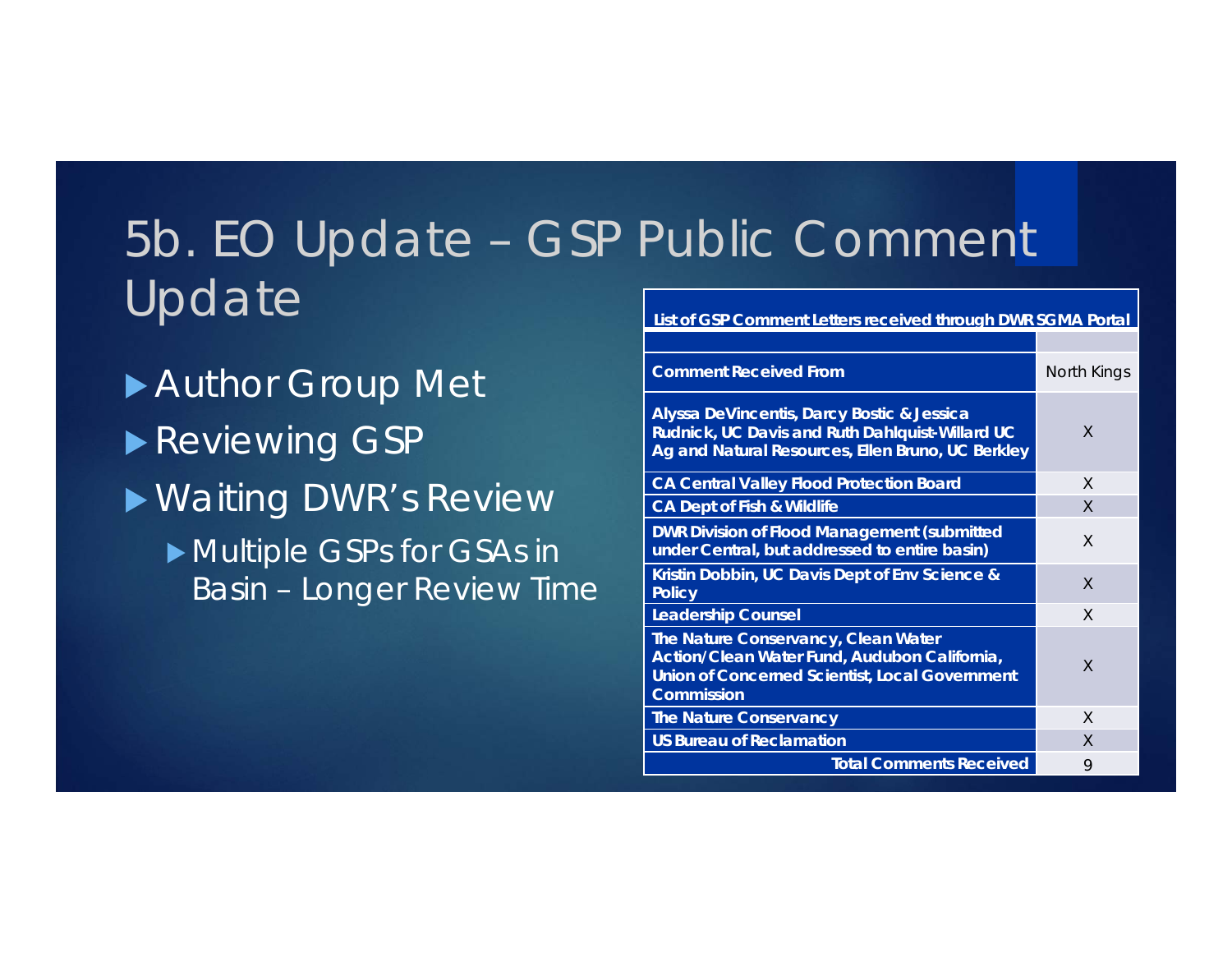### 5c. EO Update – Member Agency Mitigation Responsibility Update

Member Agencies Responsible for % of Overdraft Modified Procedure Being Considered **Individual Meetings to Discuss** Large Group Meeting To Finalize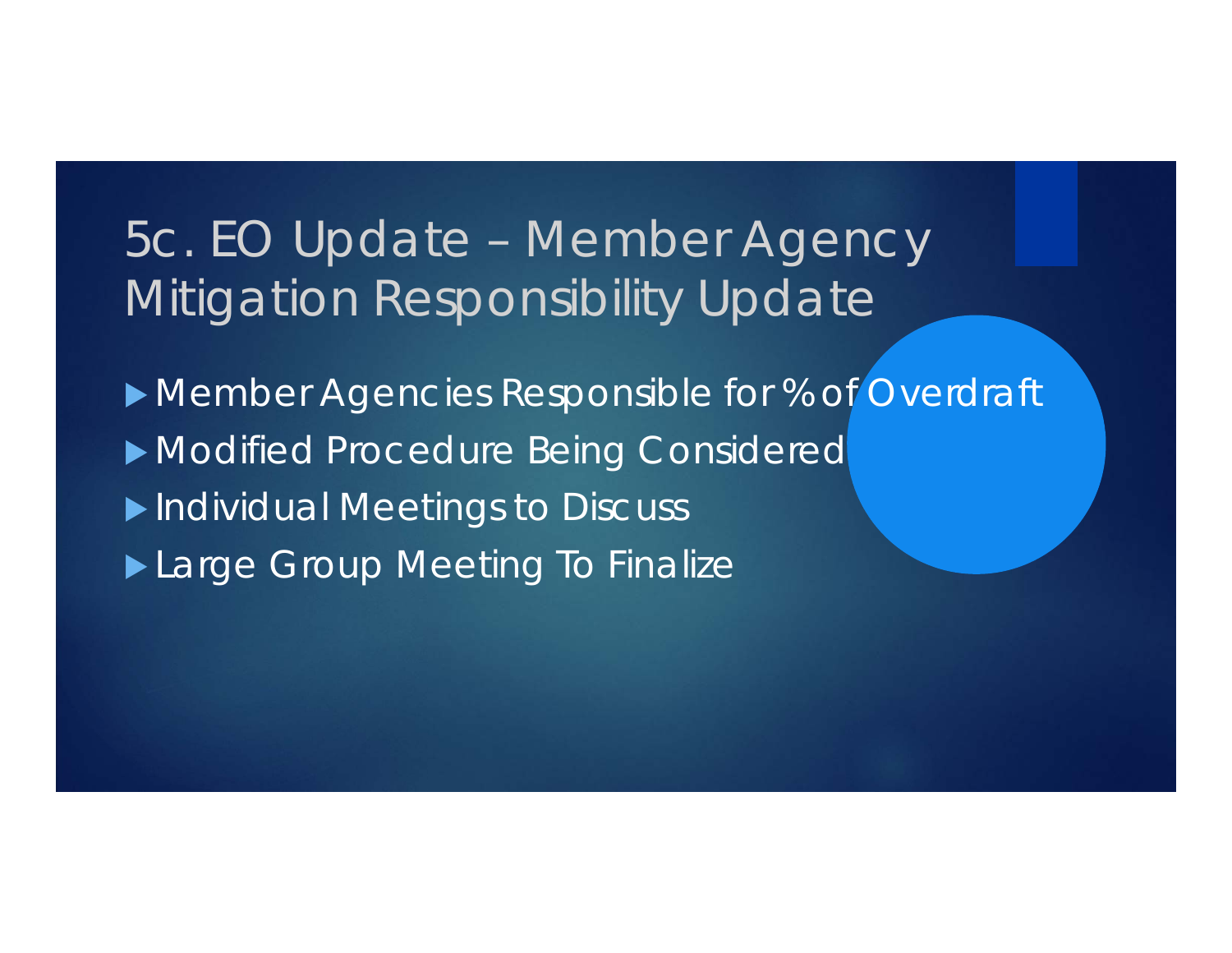### 5d. EO Update – External Affairs Update

▶ Outreach Campaigns **Private Domestic Well Owners** ▶ Schools ▶ Social Media ▶ Blog Posts – E-News ▶ Website Updates



focus on a natural beauty, the CA golden poppy! It is among over 7,000 species & varieties of native plants in CA, and we are grateful this one blooms in the Central Valley every spring, sticking around longer when #water supply is ample



 $\mathbb{R}^{\mathbf{0}}$ 

Tweet your reply £Φ  $\circ$  $\alpha$ 

from the North Kings GSA Celebrate your hard work past, present, and future. **D** Like C Comment  $\phi$  Share You and 1 other Write a comment...  $(GIF)$   $(G)$ 

Œ

Ξ

12:43 PM

**North Kings Groundwater** 

**Sustainability Agency** 

 $4d \cdot \Theta$ 

Happy #LaborDay to our followers!

 $\bullet$ 

...

I AT&T LTE

Connect with Us: @NorthKingsGSA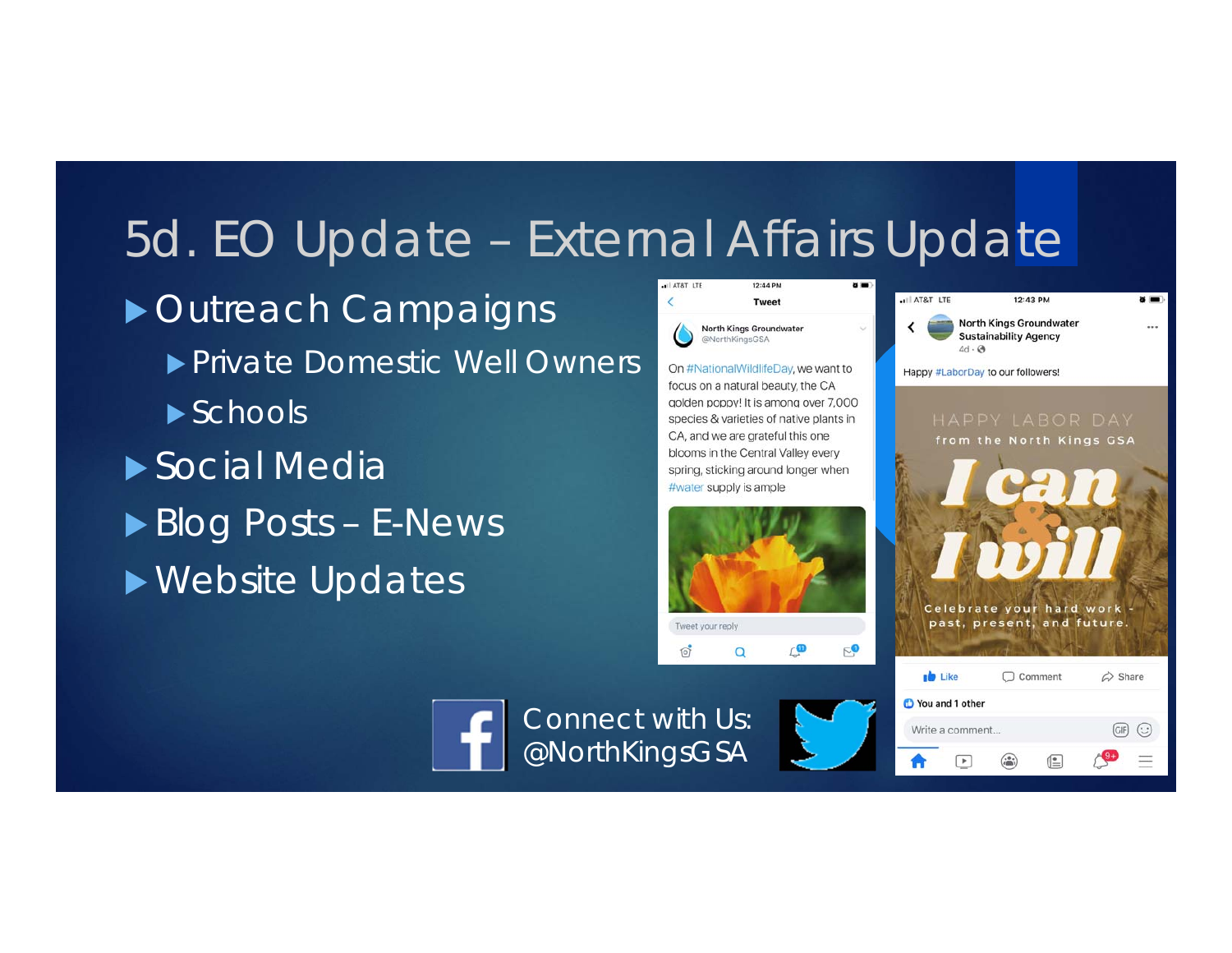### 5e. Representative Monitoring Network

#### ▶ DWR Monitoring Wells

#### ▶ Water Level Monitoring Network

- **FID Entering Into Agreements with Well Owners for Access and Video Video Access** Inspection – One Executed Agreement
- **Inoperable Wells**
- ▶ Downhole Video Inspections

#### ▶ Water Quality Monitoring Network

- ▶ One Well No Construction Information
- Alternate Monitoring Well?
- ▶ WQ Monitoring By Others Public Data

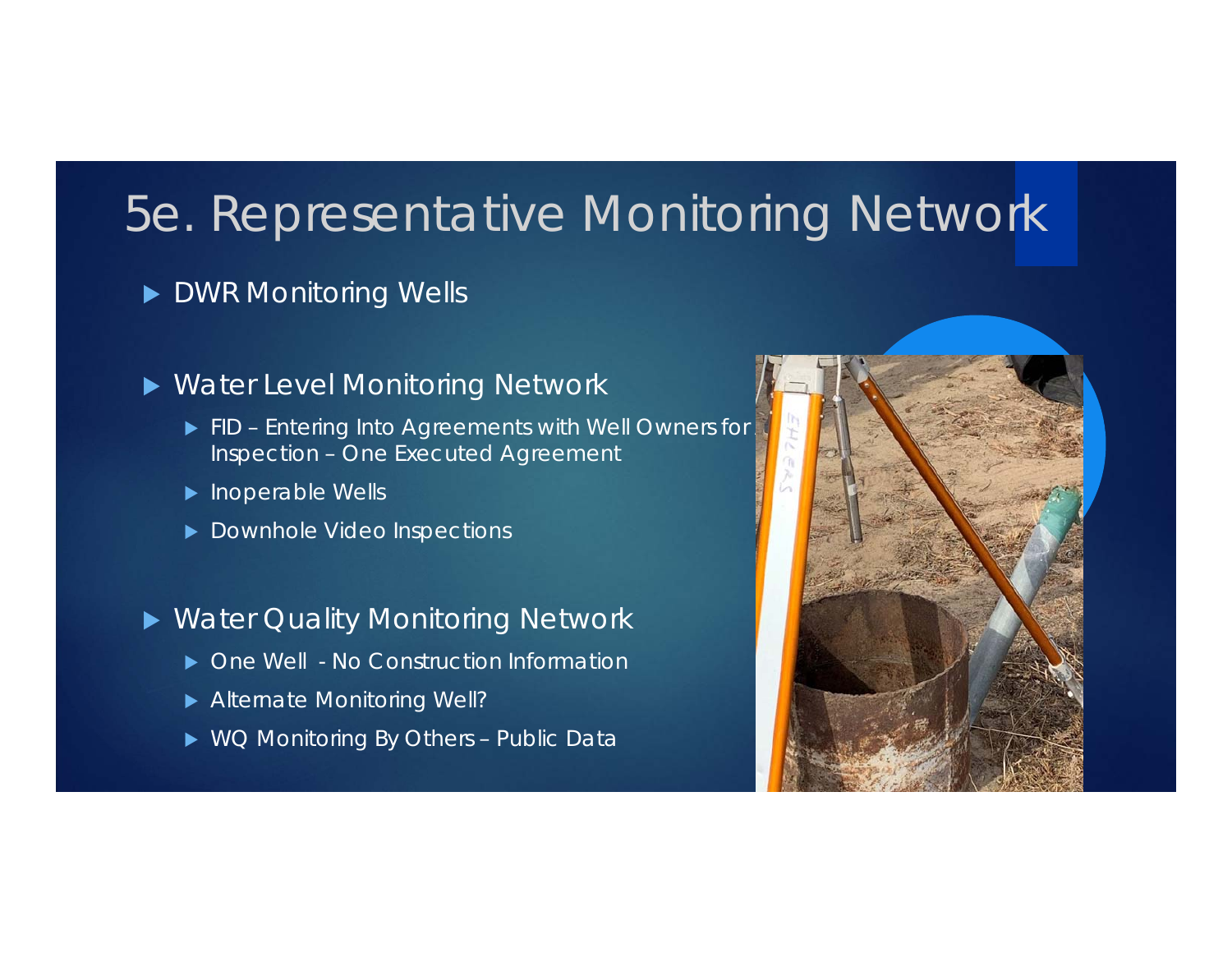#### 5f. EO Update – Miscellaneous

Other Items

- Subsidence Monitoring Agreement KRCD
- County Coordination Discussions
- Data Management System
- **Difficial Roster Advisory Committee**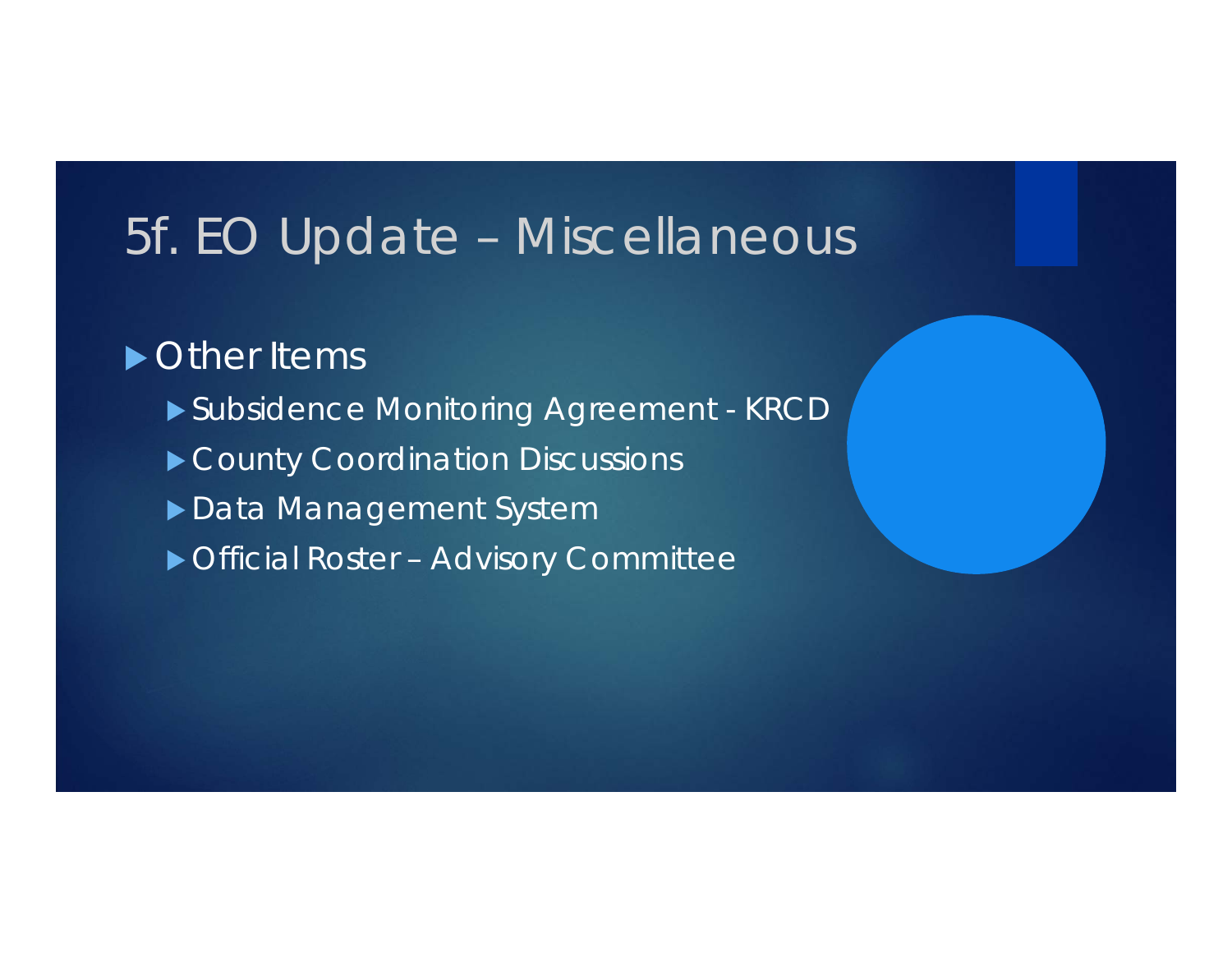### 6. Workgroup Updates and Actions

▶ Policy Workgroup New Well Policy/Member Agency Reporting ▶ September 24, 2020 at 10:30 a.m.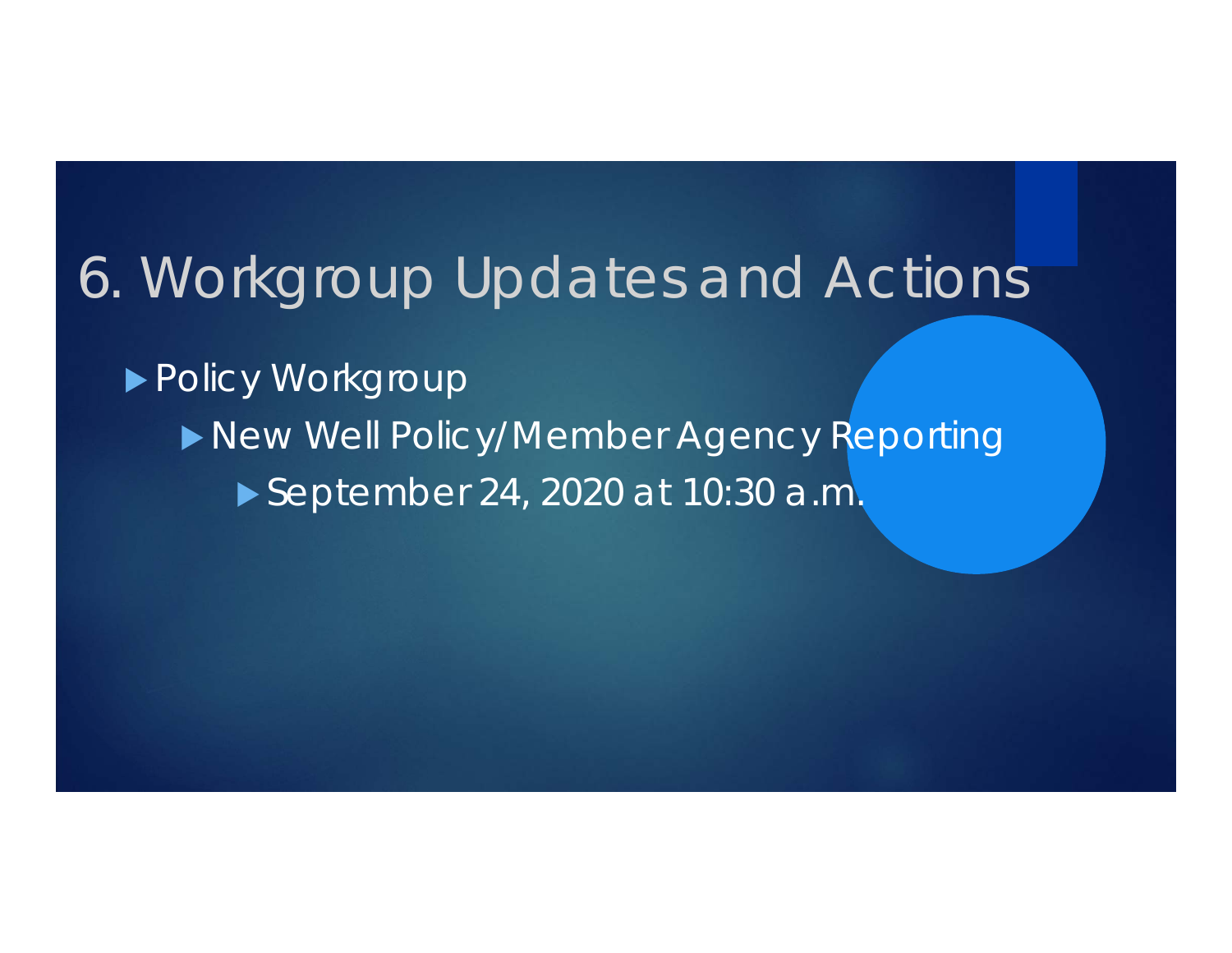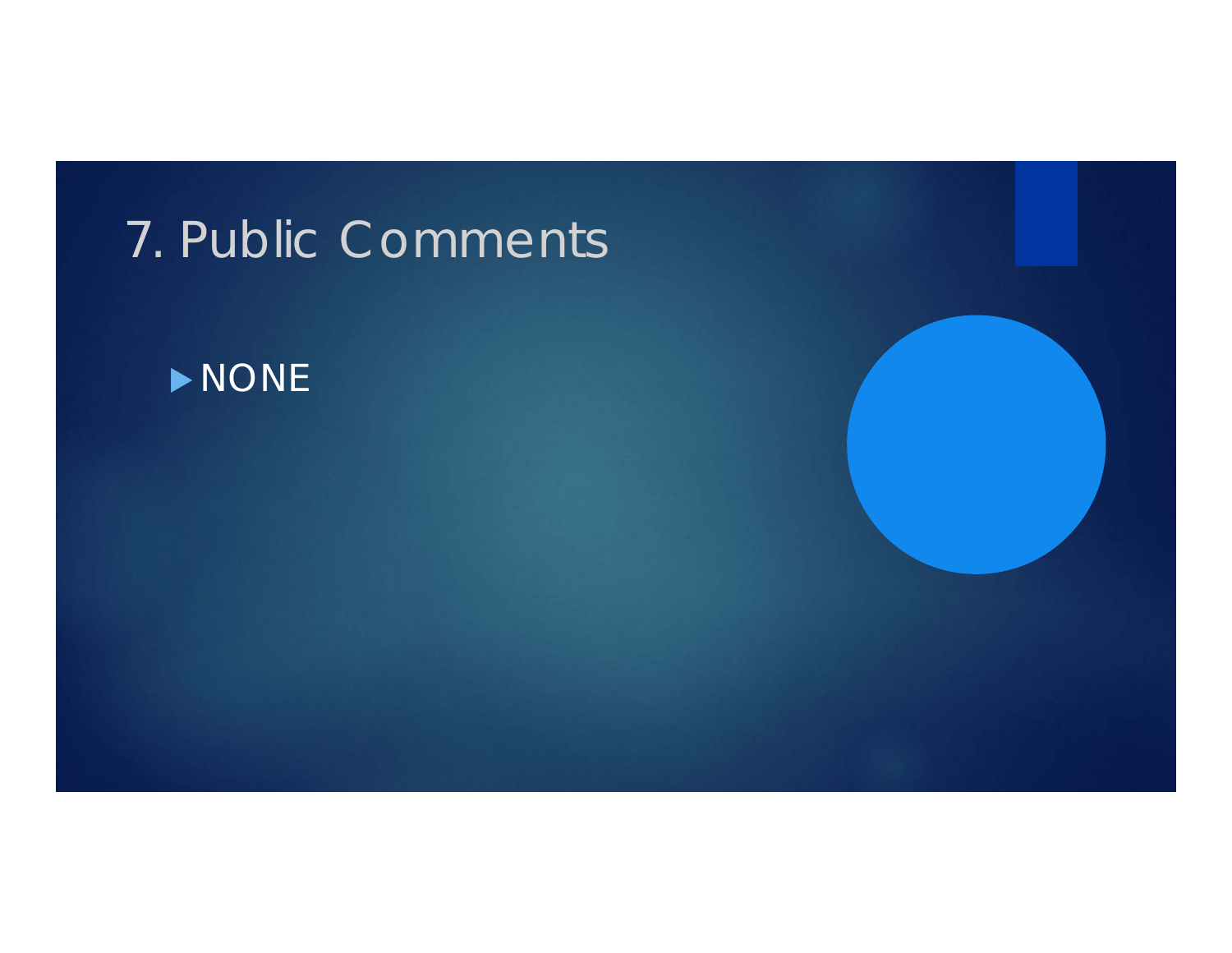8. Member Comments

9. Adjourn

Next Meeting October 8, 2020